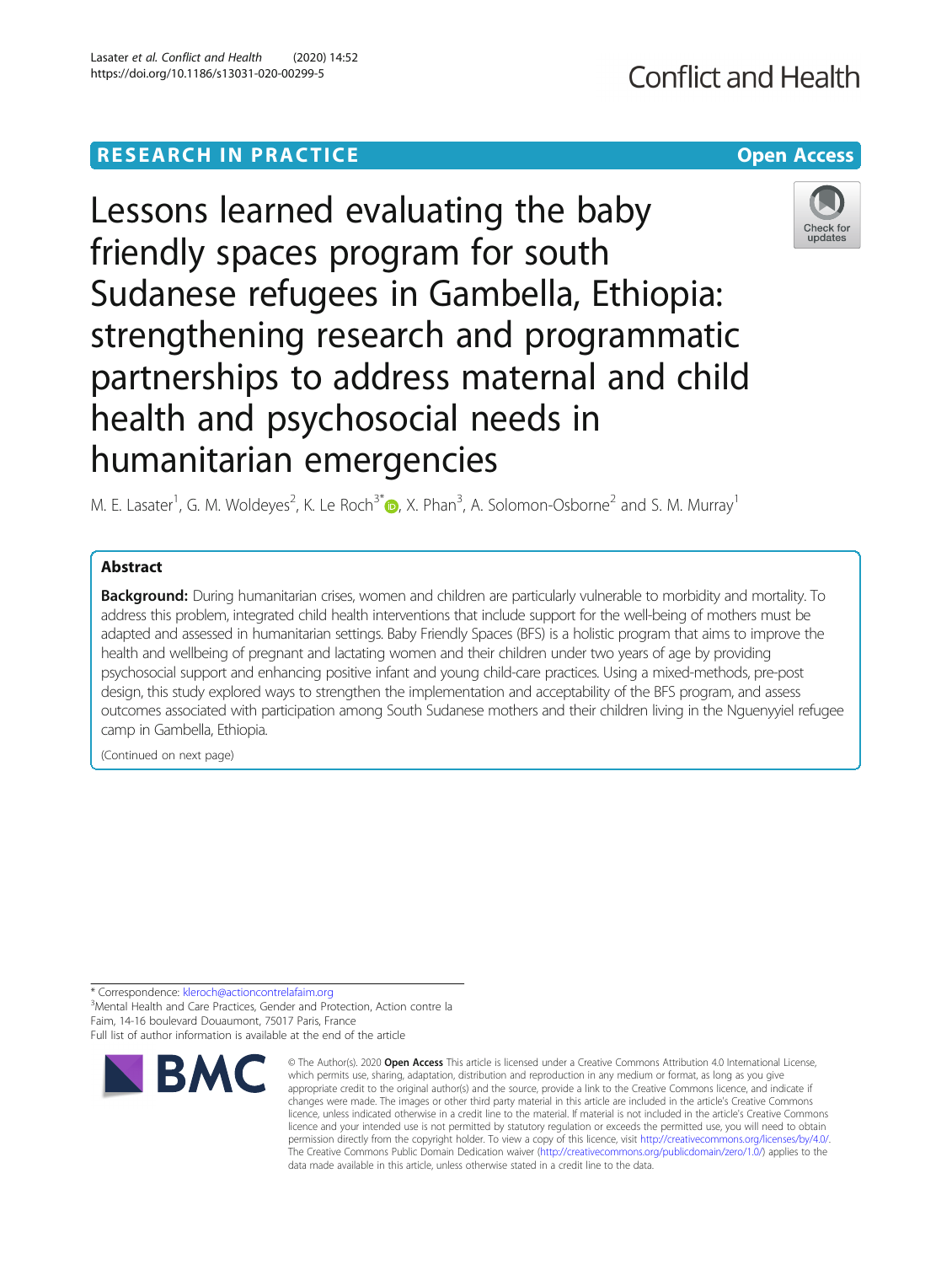# (Continued from previous page)

Discussion: A stronger evidence-base for integrated maternal and child health interventions, like BFS, in humanitarian emergencies is needed, but effectively conducting this type of research in unstable settings means encountering and working through myriad challenges. In this paper we discuss lessons learned while implementing this study, including, challenges related to ongoing local political and tribal conflicts and extreme conditions; implementation of a new digital data monitoring system; staff capacity building and turnover; and measurement were encountered. Strategies to mitigate such challenges included hiring and training new staff members. Regular weekly skype calls were held between Action Against Hunger Paris headquarters, the Action Against Hunger team in Gambella and Johns Hopkins' academic partners to follow study implementation progress and troubleshoot any emerging issues. Staff capacity building strategies included holding brief and focused trainings continuously throughout the study for both new and current staff members. Lastly, we engaged local Nuer staff members to help ensure study measures and interview questions were understandable among study participants.

**Conclusions:** Research focused on strengthening program implementation is critically important for improving maternal and child health in humanitarian emergencies. Research in such settings demands critical problemsolving skills, strong supervision systems, flexibility in timeline and logistics, and tailor-made training for program and research staff members and context- adapted strategies for retaining existing staff.

Keywords: Breastfeeding, Child care practices, Psychosocial support, Humanitarian emergencies, Refugees, Ethiopia, Process evaluation

# Background

# Humanitarian context

South Sudan seceded from Sudan in 2011 to become the world's youngest nation [\[1](#page-7-0)]. While independence brought a brief respite from over three decades of civil war, accusations of an attempted coup in December 2013 by the country's new president, Salva Kiir, once again provoked widespread conflict that has been responsible for an estimated 400,000 deaths [\[2](#page-7-0)]. This conflict, combined with drought and an economic crisis, exacerbated widespread poverty and precipitated famine [\[2](#page-7-0)]. Despite a peace deal being signed in 2018 [[3\]](#page-7-0), humanitarian efforts to support the South Sudanese have been hampered by poor or non-existent infrastructure, extremely limited availability of government services, sporadic tribal conflicts, and flooding [[1\]](#page-7-0). Currently, approximately 4.3 million South Sudanese are displaced as a result of violence, food insecurity, and natural disaster [[4\]](#page-7-0).

Approximately 420,000 South Sudanese have relocated to one of six refugee camps in bordering areas of Ethiopia [\[1](#page-7-0)]. Nguenyyiel, the newest and largest Ethiopian camp, opened in 2016 near Gambella town and less than 100 km from the South Sudan border [[5\]](#page-7-0). Built to accommodate 60,000 South Sudanese [[5\]](#page-7-0), as of April 2019, 74,095 refugees were living in Nguenyyiel, 91% of whom were of Nuer ethnicity  $[6]$  $[6]$ , and over two thirds of whom were under 18 years of age [[7](#page-7-0)]. In Nguenyyiel, there is a 29.5% prevalence rate of global acute malnutrition in children under age 5, almost two times greater than emergency threshold  $[8, 9]$  $[8, 9]$  $[8, 9]$  $[8, 9]$  $[8, 9]$ . Additionally, a recent survey in Nguenyyiel found that 45% of respondents

reported mental health symptoms that are either sometimes or often severe enough to cause daily functioning impairment [[5\]](#page-7-0).

# Research study

In response to the urgent health and psychosocial needs of mothers and their children in emergency settings, Action Against Hunger (France) developed the Baby Friendly Spaces (BFS) program. BFS delivers evidencebased care practices for infant and young children [[10](#page-7-0), [11\]](#page-7-0) (e.g. breastfeeding and nutrition counseling, child play and stimulation, parenting skills) to strengthen mothers' skills; and, psychosocial support (e.g. group discussions, stress management skills, psychoeducation) to enhance mothers' well-being and internal resources to care for their children [\[12](#page-7-0), [13](#page-7-0)]. Action Against Hunger has been working in the Gambella refugee camps since July 2011, and between October 2016 and June 2019, about 19,500 women and their children have benefited from BFS services. All activities have been adapted for the Nuer population to ensure cultural relevance. From October 2018 to March 2019, we conducted a mixedmethods formative process evaluation of the BFS program among South Sudanese mothers of young children in the Nguenyyiel refugee camp to better understand program implementation and to assess if BFS participation is related to improved child and maternal health outcomes (See Table [1](#page-2-0) for research aims and questions). Data were drawn from three sources: (1) an embedded qualitative study with BFS program participants, nonparticipants, and BFS staff; (2) a prospective quantitative assessment administered to women enrolling in BFS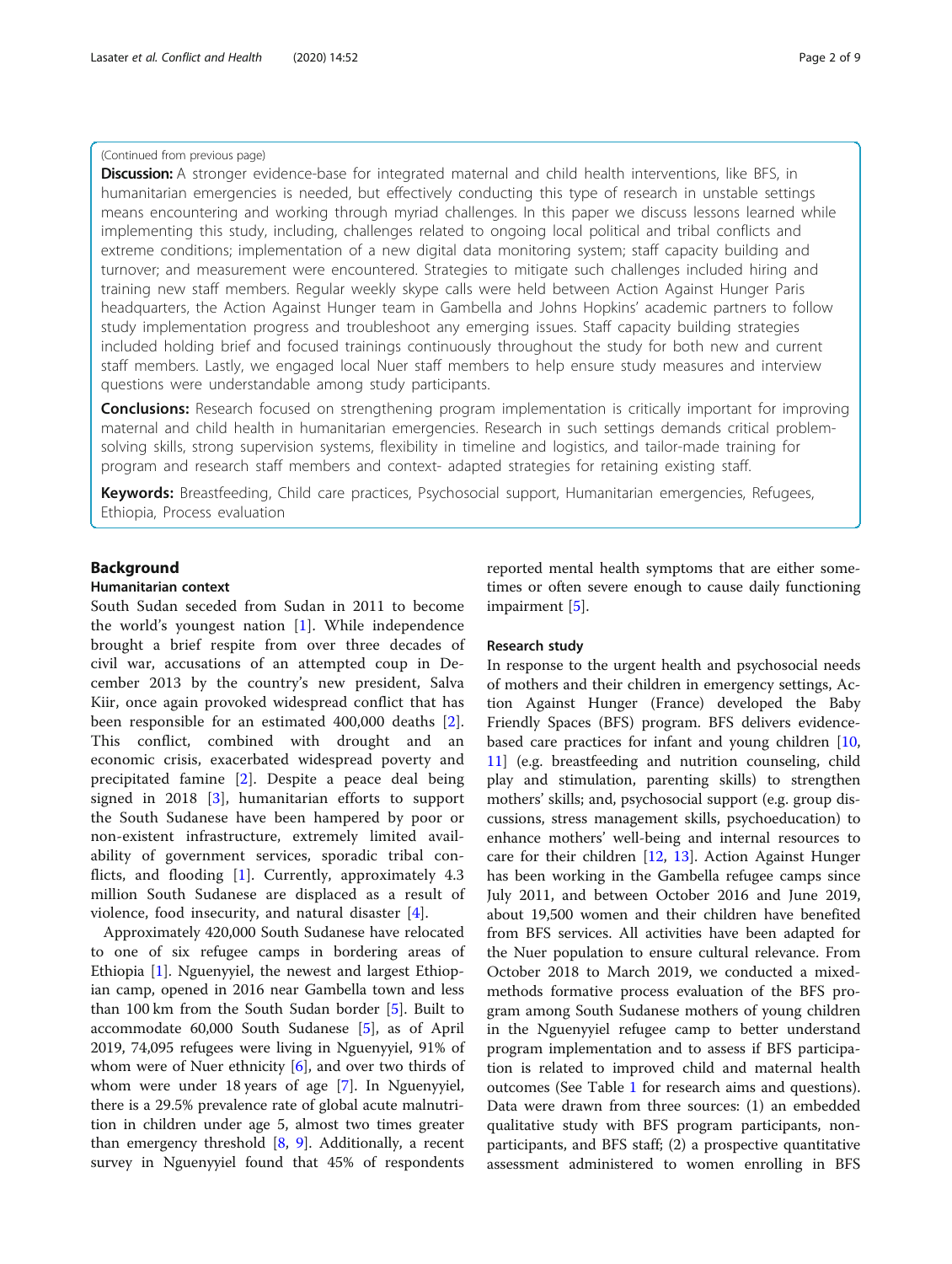<span id="page-2-0"></span>Table 1 Overview of Study Aims and Research Questions

| Aims (A)                                                                                                               | Research Questions (RQ)                                                                                                                                                                                                                                                                                                                                                                                                                                                                                           |
|------------------------------------------------------------------------------------------------------------------------|-------------------------------------------------------------------------------------------------------------------------------------------------------------------------------------------------------------------------------------------------------------------------------------------------------------------------------------------------------------------------------------------------------------------------------------------------------------------------------------------------------------------|
| A1. Explore the uptake, acceptability and participation of women<br>in the Baby Friendly Spaces (BFS) program.         | RQ1. What are the perceived needs of South Sudanese mothers of young<br>children (under age 2) in the BFS catchment area?<br>RQ2. What are the characteristics of women who attend the BFS program, and<br>each activity within the BFS program?<br>RQ3. What activities are the most acceptable and useful to women? What<br>activities are missing or not useful?<br>RQ4. What are the reasons for program drop out or choosing to not-participate,<br>and how do these women differ from those in the program? |
| A2. Explore the needs and experiences of staff delivering the BFS<br>program.                                          | RQ1. What are the staff's experiences of delivering the BFS program (recruitment,<br>content and monitoring and process evaluation), including challenges and<br>solutions generated?<br>RQ2. What are the needs of BFS staff to be supported in delivering the program<br>effectively?<br>RQ3. To what extent is the program being delivered with fidelity?                                                                                                                                                      |
| A3. Assess whether and how participation in BFS activities is<br>associated with improved maternal and child outcomes. | RQ1. What are the overall patterns of health and wellbeing among women who<br>enroll in BFS?<br>RQ2. How do these outcomes vary by participation in activities and/or<br>participant characteristics (demographics, baseline problems, etc.)?                                                                                                                                                                                                                                                                     |

before engagement in any program activities and again two months later; and (3) routine program monitoring and evaluation data.

Women were eligible for study participation if they were living in the Nguenyyiel refugee camp, aged 18 or older, currently breastfeeding a child under the age of 2, and fluent in Nuer or English. BFS staff members were eligible for study participation if they were age 18 or older and had been working in Nguenyyiel refugee camp, with the BFS program for at least one month. All study participants gave oral informed consent and ethical approval was obtained by the Institutional Review Boards at Johns Hopkins University and Jimma University in Ethiopia.

### Qualitative data collection

Semi-structured, in-depth interviews (IDIs) were conducted by two trained Nuer research assistants among 36 mothers including mothers who completed the BFS program  $(n = 12)$ , mothers who dropped out  $(n = 12)$ , and mothers who never participated  $(n = 12)$ . The interviews focused on understanding the psychosocial needs of mothers, BFS program experiences, and barriers to participation. IDIs with BFS staff members  $(n = 8)$  explored program delivery challenges. Data were inductively coded and analyzed using a thematic analysis approach.

# Quantitative data collection

To quantitatively assess the health trajectories of women and their children in the BFS program, 201 mothers were recruited during program enrollment. Prior to enrolling participants, the assessment instrument was translated into Nuer and independently back translated into English to ensure semantic equivalency. The instrument included basic demographic items and multiple measures to assess behavioral and health outcomes of interest (see Table [2](#page-3-0)). Eleven locally trained psychosocial assistants administered the survey to women prior to participation in any BFS activities (baseline) and again two months later (endline). Data are being analyzed to examine any changes in the outcomes of interest and to see if variation in participation in the intervention (duration, extent, types of activities) predicted change in outcomes.

# **Discussion**

## Scientific importance of this research

The health of women and children are adversely affected during humanitarian emergencies, placing them at heightened risk of morbidity and mortality [[14,](#page-7-0) [15](#page-7-0)], particularly in contexts with pre-existing widespread poverty and disease  $[16-18]$  $[16-18]$  $[16-18]$  $[16-18]$ . Children under age two are particularly vulnerable when exposed to armed conflict due to being at greater risk during this critical developmental period of contracting infectious diseases, with potential long-term adverse effects on their nutritional and developmental trajectories, and a higher likelihood of death associated with incident illness [\[8](#page-7-0), [19\]](#page-7-0). In nonconflict settings, maternal factors such as depression, breastfeeding practices, and child attachment are demonstrated risk factors for child health and development [[20,](#page-8-0) [21](#page-8-0)]. Maternal depression has been associated with suboptimal rates of child immunization, well-child hospital visits, exclusive breastfeeding, and with higher rates of child diarrheal and febrile illnesses [[22](#page-8-0)]; and has negative impacts on child cognitive, motor, and socioemotional development [[10,](#page-7-0) [23,](#page-8-0) [24\]](#page-8-0). Moreover, mounting epidemiological evidence from humanitarian settings highlights the importance of maternal mental health, mother-child attachment  $[25]$  $[25]$  and nutrition  $[26]$  $[26]$  for maternal and child mortality and morbidity.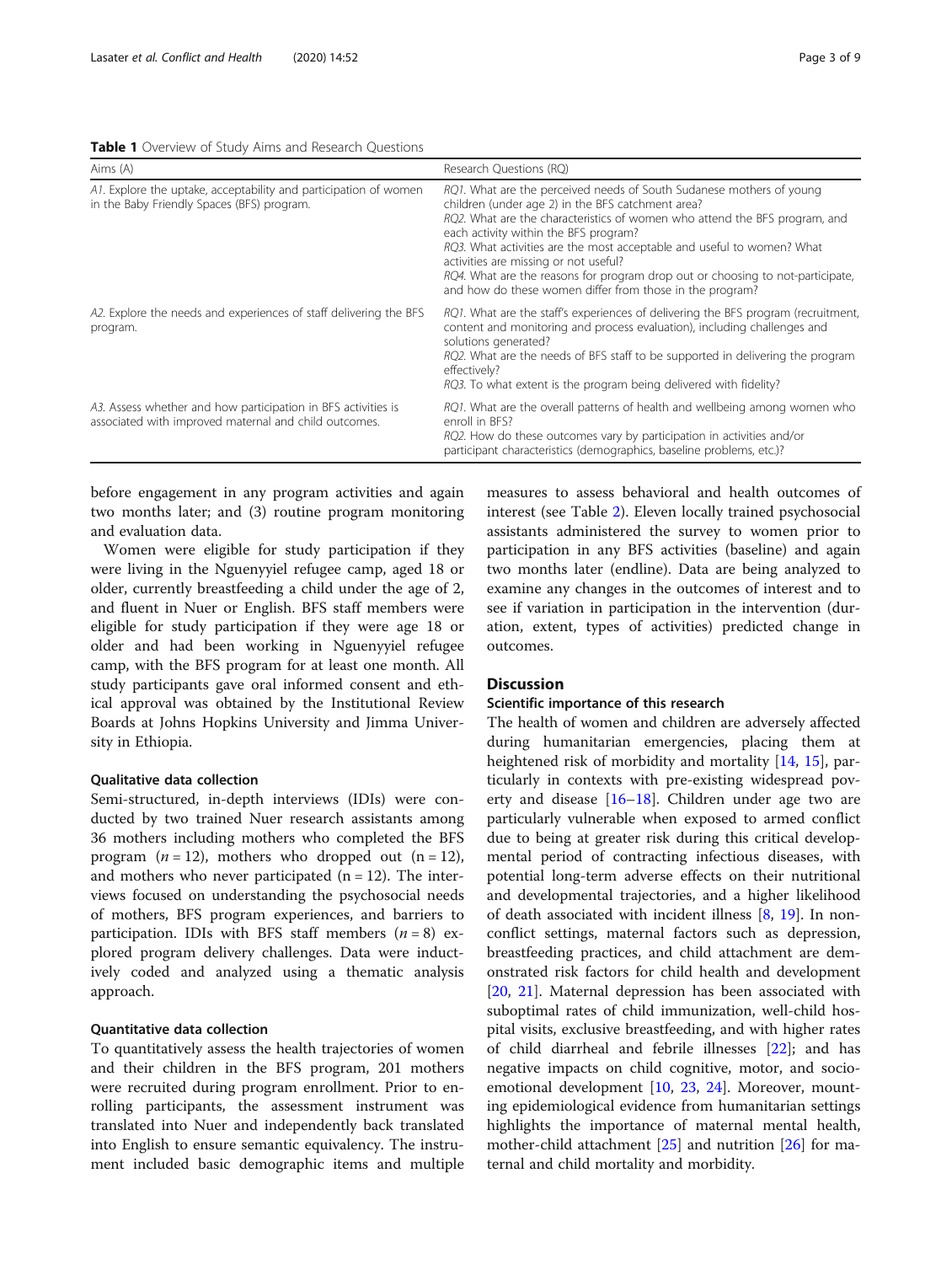| Outcome                                   | Measure                                                                  | Description                                                                                                                                                                                                                                                                                                                                                                                               |
|-------------------------------------------|--------------------------------------------------------------------------|-----------------------------------------------------------------------------------------------------------------------------------------------------------------------------------------------------------------------------------------------------------------------------------------------------------------------------------------------------------------------------------------------------------|
| Maternal functional<br>impairment         | World Health Organization Disability<br>Assessment Schedule (WHODAS 2.0) | 12-item measure using a 5-point Likert scale asking respondents to indicate the level<br>of difficultly they have due to health conditions over the past two-weeks. 3 add-<br>itional items ask respondents to indicate the number of days 1) difficulties were<br>present, 2) difficulties prevented you from engaging in your daily activities, and 3)<br>days you had to cut back on usual activities. |
| General<br>psychosocial<br>distress       | Kessler psychological distress scale-6 item<br>$(K-6)$                   | Six-item measure using a 7-point Likert scale asking respondents about experiences<br>of distress over the past two-weeks.                                                                                                                                                                                                                                                                                |
| Depression<br>symptoms*                   | Patient Health Questionnaire (PHQ-9)                                     | Nine-item measure using a 4-point Likert scale, asking respondents to indicate the<br>number of days over the past two-weeks they had experienced each depression<br>symptom                                                                                                                                                                                                                              |
| Post-traumatic<br>stress symptoms         | PTSD Checklist (PCL-6)                                                   | Six-item measure using a 5-point Likert scale, asking respondents to indicate how<br>much they have been bothered by each problem in the past two weeks.                                                                                                                                                                                                                                                  |
| Mother-child<br>interactions              |                                                                          | Seven-item measure that is used to rate four minutes of unstructured play between<br>the mother and child.                                                                                                                                                                                                                                                                                                |
| Quality of<br>Breastfeeding<br>practices* | WHO BREAST Feed Observation form                                         | An observation checklist assessing signs of a successful breastfeeding and signs of<br>possible difficulties across six domains (body position, responses, emotional bonding,<br>anatomy, suckling and time spent suckling).                                                                                                                                                                              |
| Child health and<br>growth                | MUAC, illness inventory, WAZ/HAZ/WHZ                                     | Mid-upper arm circumference, illness symptoms over the past two weeks (fever,<br>diarrhea, respiratory difficulties, loss of appetite, skin problems, oedema, vomiting),<br>WAZ (underweight for age), HAZ (stunting- low height for age), WHZ (wasting-low<br>weight for height).                                                                                                                        |

<span id="page-3-0"></span>Table 2 Measures included in the quantitative assessment of participation in the BFS program

\*Primary outcome; all other outcomes are secondary

As stated in the Lancet Series on Maternal and Child Nutrition (2013), while maternal mental health has a demonstrated association with child growth, the wellbeing of mothers is still too rarely taken into consideration in global health programming [\[20](#page-8-0), [21,](#page-8-0) [26](#page-8-0)]. This is also true of health services in humanitarian emergencies, which rarely consider the interrelationship of the health of mothers and their babies through integrated, sustained, evidence-based postpartum care. Given the lack of rigorous evaluation of integrated maternal and neonatal health interventions in humanitarian settings [\[27](#page-8-0)], we felt it was imperative to evaluate the BFS program to ensure that the humanitarian response is efficient and appropriate when needs are great and resources are scarce, and that programs remain accountable to refugee beneficiary populations. Though changes have been observed in breastfeeding practices in Baby tents in Haiti [[28\]](#page-8-0), to date, a rigorous evaluation of BFS has not been conducted. This mixed methods process evaluation was designed as a first step towards an effectiveness evaluation to understand program acceptability and impact, and to strengthen monitoring and evaluation systems to better understand how the program is implemented. In addition, we sought to identify and address challenges in researching the program in a setting characterized by instability. While we expect the results of this study to be generalizable to other humanitarian emergency settings in eastern and central Africa, the extent to which the program needs to be tailored to reflect the unique

cultural and environmental context of other emergencies is something we recommend for future study.

## Challenges to research

#### Ongoing conflict and extreme conditions

Frequent political and tribal conflicts took place in the Gambella region during our study period, creating a highly volatile and unpredictable environment. Following the large influx of Nuer communities from South Sudan beginning in 2016, political and economic tensions escalated between the Nuer and Anuak, leading to largescale violent demonstrations in Gambella town and the refugee camps, and cycles of retributive attacks between groups that at times resulted in multiple fatalities [\[5](#page-7-0)]. Interclan violence between Nuer refugees living in the camp would also occur periodically, causing the road to Nguenyyiel to become unsafe and camp access to be restricted, particularly for Nuer staff members. Families also relocated to other zones within the camp or to the surrounding host communities in search of safety during conflict, leading to both program drop-out and difficultly locating women for follow-up data collection. On occasion, all humanitarian operations in the camp were suspended prioritizing staff safety.

Extreme heat also posed several challenges related to data collection. The Nguenyyiel refugee camp is very large in area, requiring some women to walk 30 min to reach the BFS center. During the hot season in Gambella, temperatures can reach above 40 degrees Celsius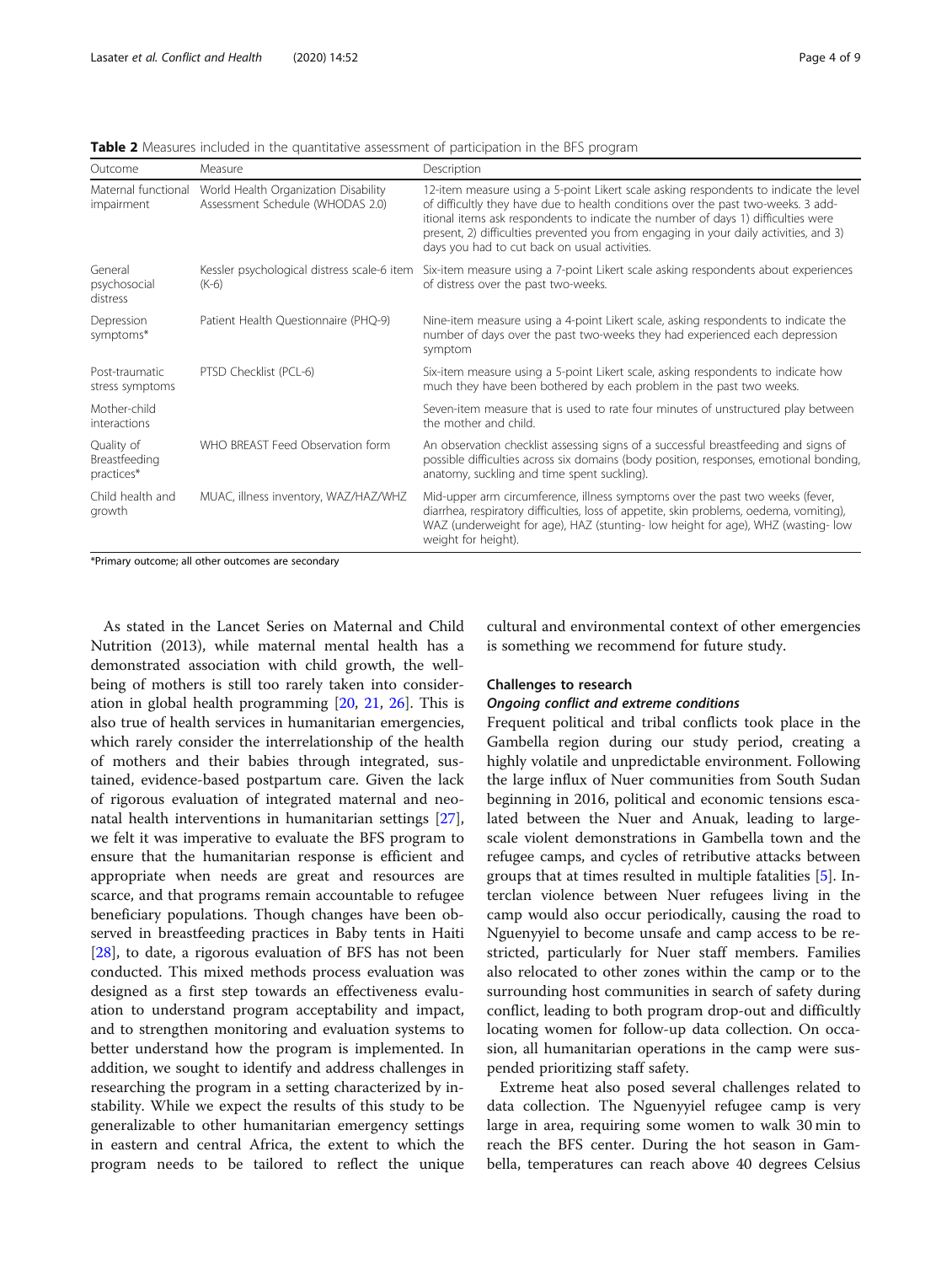(104 F). Participants voiced complaints and discomfort related to the heat and concerns about exposing their young children to these conditions. In response to both conflict and heat, many programs beneficiaries restricted their movement within the camp, limiting the number of mothers who could safely reach the center to participate in BFS .

In part because of sporadic conflict in the camp, women were often consumed with efforts to meet basic needs. While UNHCR reports that each refugee in the camp has access to 101 of potable water daily, water had to be trucked into the camp. Water shortages frequently occurred during outbreaks of violence when trucks could not access the camp to refill water stations [\[7](#page-7-0)]. During these times, infectious disease outbreaks were commonplace due to a lack of clean water. Women at times were unavailable at follow-up because they were seeking medical care for their children, sometimes outside of the camp. Prolongments in the monthly food distribution due to conflict in the camps also affected mothers' ability to attend follow-up assessments. Moreover, recurrent exposure to stress and trauma, and potentially limited access to food rations and water during periods of instability could have confounded the relationship between BFS participation and the outcome variables of interest (maternal depression, child health and development, and quality of breastfeeding practices). Without a control group, it is difficult to assess to what extent these environmental factors potentiated changes in outcomes, yet there are ethical challenges to randomizing support in this setting where need is so severe.

#### Implementation of new data monitoring system

We (the research team and Action Against Hunger program staff), encountered multiple challenges introducing a new data management information system (DMIS) during the study to collect more rigorous program data, as well as data for this study. While using tablets to collect data electronically reduced data entry burdens and enabled complex data to be more readily available in theory, limited and slow internet access in Gambella made uploading data difficult. Additionally, it was difficult to procure needed materials locally (specifically barcode stickers for beneficiary tracking cards), and our qualitative findings suggested that losing the card led mothers to skip BFS activities. Staff also had limited prior exposure to smartphone-tablet applications and there was a lack of experienced information technology staff available locally to support the data management application during times of difficulty.

# Staff capacity, disruption and turnover

During the initial stage of the study, research assistants needed individualized supervision to understand the study questionnaire and improve their interview skills due to limited prior experience with research. Additionally, BFS program supervisors at three of four sites did not speak Nuer, which limited their ability to provide supervisory support while Nuer research assistant conducted interviews in real time. Computer skills, particularly typing skills were limited among our qualitative research assistants, which made it impossible to transcribe interviews word for word in a feasible timeframe.

In addition to staffing disruptions caused by the conflict as described above, staff retention was affected by numerous international humanitarian aid actors competing for a limited number of trained Nuer/ English speaking staff members. For example, building the capacity of staff through high quality quantitative and qualitative data collection trainings opened the doors to staff recruitment by other NGOs offering better incomes. Waiting periods related to obtaining ethical approval and restricted camp access due to conflict created delays between initial staff training and research study implementation. This created more opportunity for turnover and may have affected staff motivation to participate in the research.

# Conducting quantitative assessments in populations with limited educational opportunity

With one of the effects of living in a context of longterm instability being restricted access to education, challenges were also encountered related to participant literacy levels and familiarity with rating systems. Women often faced difficulties understanding questions, especially those related to mental health. Many women also found it difficult to understand and select between response options. While this challenge did not prevent women from providing responses, it did add time to survey administration.

#### Research strategies

Several strategies were undertaken to mitigate each of the challenges we encountered during the study, as detailed in Table [3.](#page-5-0) Overall, a strong, efficient and wellorganized partnership was established between Action Against Hunger headquarters, Action Against Hunger Ethiopia, and scientific partners from Johns Hopkins University. Moreover, throughout the research period we engaged local actors, including, United Nations High Commissioner for Refugees (UNHCR) and Administration for Refugee and Returnee Affairs (ARRA), who reviewed and authorized the research protocol in the camp. These relationships, developed at the beginning of the project, could be drawn upon during the course or research and will serve as means of dissemination at the conclusion of the research. Due to numerous challenges and to mitigate their impact on the project, availability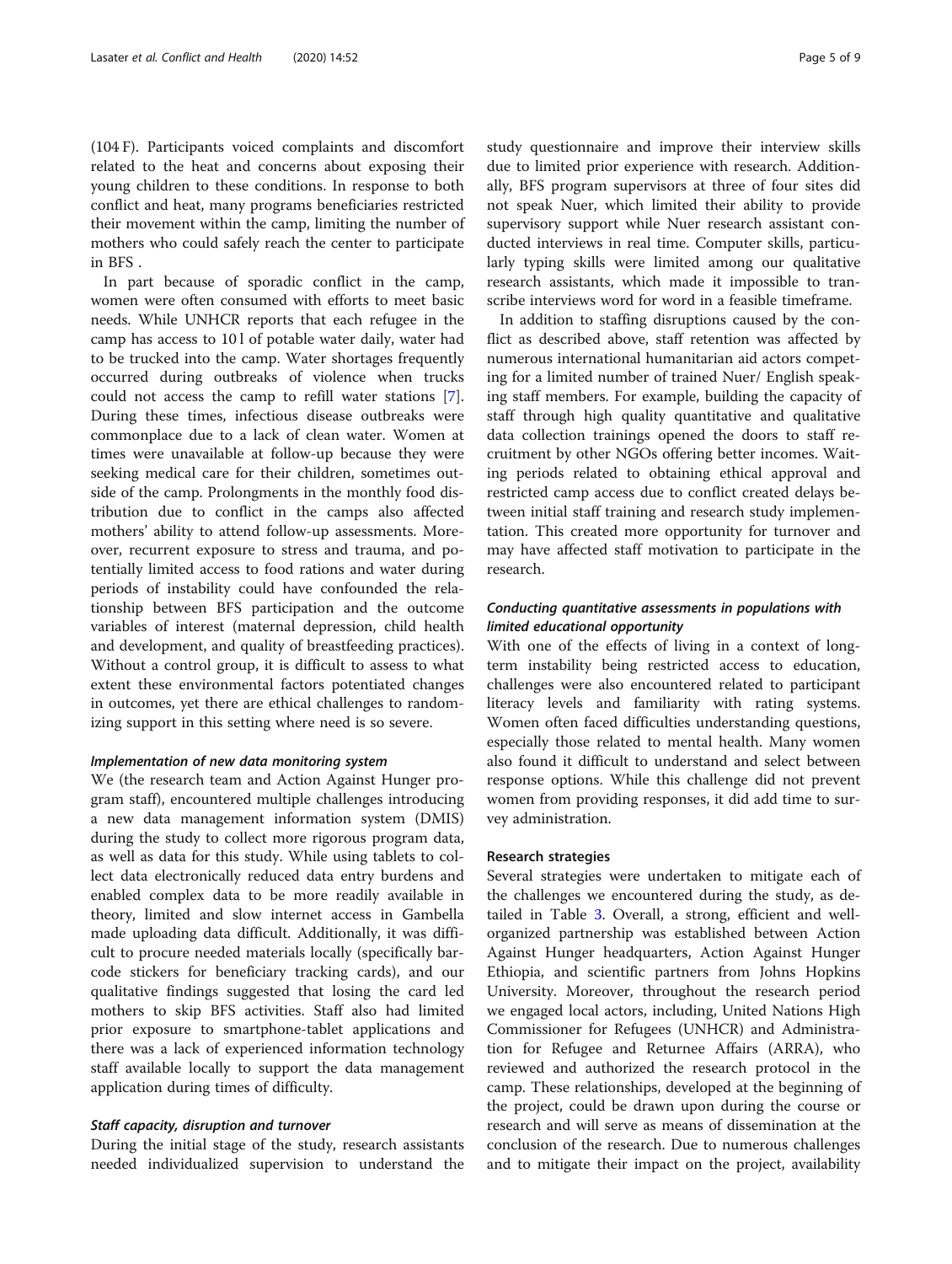#### <span id="page-5-0"></span>Table 3 Research challenges, solutions and key lessons learned

| Research Challenges                                                                                                                                                                                                                                                                                                                                                                                                                         | Solutions                                                                                                                                                                                                                                                                                                                                                                                                                                                                                                                                                                                                                                         | Key Lessons learned                                                                                                                                                                                                                                                                |
|---------------------------------------------------------------------------------------------------------------------------------------------------------------------------------------------------------------------------------------------------------------------------------------------------------------------------------------------------------------------------------------------------------------------------------------------|---------------------------------------------------------------------------------------------------------------------------------------------------------------------------------------------------------------------------------------------------------------------------------------------------------------------------------------------------------------------------------------------------------------------------------------------------------------------------------------------------------------------------------------------------------------------------------------------------------------------------------------------------|------------------------------------------------------------------------------------------------------------------------------------------------------------------------------------------------------------------------------------------------------------------------------------|
| Ongoing conflict and extreme conditions<br>• Denied or restricted access to<br>Nguenyyiel, particularly among Nuer<br>staff members<br>• Disruptions in BFS service provision,<br>data collection and monitoring activities<br>• Restricted movement in the camp,<br>relocation in the camp or to the host<br>community among study participants<br>• Extreme heat<br>• Recurrent exposure to stress and<br>trauma among study participants | • Hire new staff and transfer staff members from<br>neighboring camps to help deliver BFS services<br>• Amend research protocol to allow for data<br>collection in the homes of participants<br>• Conduct community outreach activities to identify<br>the new addresses of study participants after<br>relocating                                                                                                                                                                                                                                                                                                                                | • Prioritizing and ensuring the safety and health of<br>participants and BFS staff members requires critical<br>problem-solving skills and flexibility to achieve the<br>research objectives and minimize loss to follow-up.                                                       |
| Implementation of a new data<br>monitoring system<br>• Limited and slow internet access<br>• Difficulty and delays uploading data<br>and duplicate data entries<br>• Limited exposure to smart-phone-<br>tablet applications<br>• Lack of local experienced information<br>technology staff                                                                                                                                                 | • Perform data uploads at night or at the office of<br>partner organizations with stronger internet<br>connection<br>• Hold regular skype calls with Action Against<br>Hunger headquarters and use of Team Viewer<br>(remote desktop software)                                                                                                                                                                                                                                                                                                                                                                                                    | • Establish and troubleshoot new data and<br>monitoring systems prior to conducting research.                                                                                                                                                                                      |
| Staff capacity, disruption and turnover<br>• Need for individualized support<br>among research assistants<br>• Limited computer skills among<br>qualitative research assistants<br>• Staff turnover due to competitive<br>employment packages from other<br>humanitarian actors in the camp                                                                                                                                                 | • Hold remote trainings for new hires and current<br>staff at the Action Against Hunger Gambella office<br>• Allocate ample time for research assistants to<br>practice administering the questionnaire and<br>review all data collected with the respective<br>research assistants to check for errors and identify<br>solutions to any challenges<br>• Conduct IDIs in pairs with one research assistant<br>and expanded ID notes while listening to the<br>audio following the interview<br>• Conduct continuous recruitment of BFS Staff<br>· Incentivize staff members with contract extensions<br>• Weekly skype calls among the study team | • Allocate ample time to staff training and capacity<br>building, and frame trainings as a career enhancing<br>opportunity<br>· Communicate challenges related to study<br>implementation and delays with staff members<br>· Include transcription skills in qualitative trainings |
| Quantitative assessment in populations<br>with limited education opportunities<br>· Illiteracy of study participants led to<br>difficulty understanding questions and<br>selecting response options                                                                                                                                                                                                                                         | • Conduct independent translation and back<br>translation of Nuer measures to make them more<br>understandable among participants.<br>• Update Nuer terminology and phrasing with<br>assistance of Nuer staff members<br>• Use flash cards with pictorial representations to<br>aid participant understanding of response<br>categories                                                                                                                                                                                                                                                                                                           | • Work with local staff to help ensure the<br>understandability and appropriateness of<br>terminology and phrasing of questionnaire items.                                                                                                                                         |

and flexibility of the different actors involved in the project was necessary for maximizing adjustment strategies.

# Ongoing conflict and extreme conditions

In order to keep BFS program and research activities running as much as possible during periods of conflict, non-Nuer staff members were transferred from other camps in the region to address human resource needs at Nguenyyiel with the assistance of translators. We amended our research protocol to allow for data collection at participants' homes so they would not have to travel during intense heat and to minimize research participation time given the amount of time they needed to spend meeting basic needs. However, we received ethical approval for these changes after we had completed data collection and thus did not implement the requested changes to our research protocol. We also allocated significant staff time to contact women at follow-up, particularly those who had moved during periods of conflict. Staff members not only called participants but went door-to-door to identify the new addresses of participants within the camp. We also consulted with the refugee counsel in the camp and key community members to help us locate women for their follow-up assessments.

# Implementation of new data monitoring system

To address challenges related to the DMIS, direct support was provided from Action Against Hunger headquarters via regular skype calls, in addition to a DMIS training with members of the research team prior to data collection. Staff often uploaded data at night, when internet usage was lower and speeds were faster. On occasion, data was uploaded at the offices of partner international non-governmental organizations who had a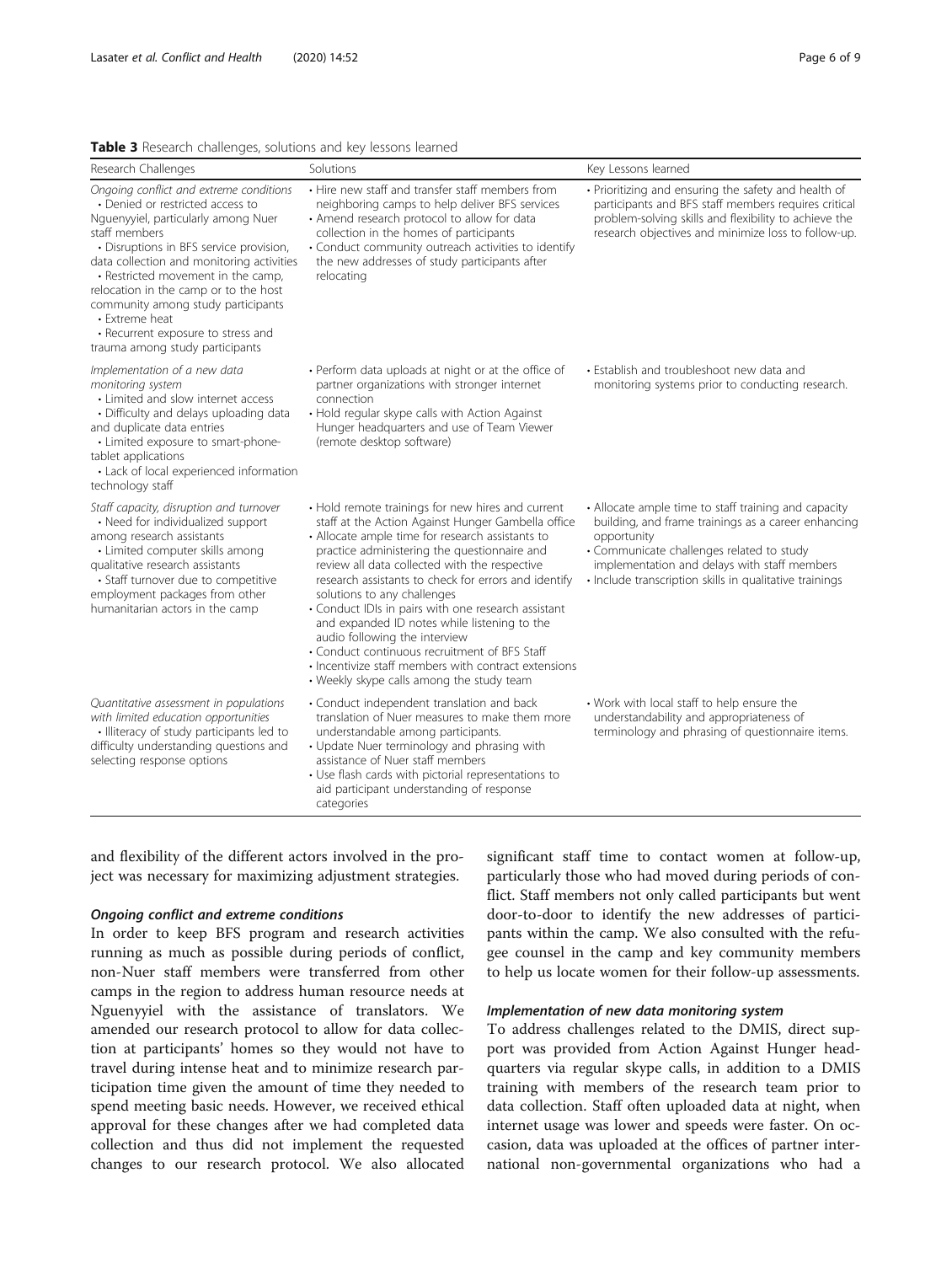stronger internet connection. Ultimately, after data collection ended, the use of this system was discontinued for ongoing program activities. Based on this experience, we highly recommend establishing new data and monitoring systems prior to the beginning of research in coordination with local partners' and their expressed needs and dedicating one staff member to coordinate the training of the data management system, its use, and troubleshooting.

# Staff capacity, disruption and turnover

In Gambella, allocating time for staff capacity building was a key factor for a successful project, especially given turnover and the limited research experience for most BFS staff. Importantly, while limited prior research experience led to some challenges, the staff's language skills, knowledge of the local cultures, and ability to provide feedback about comprehension and relevance of the research project was essential to the conduct of rigorous, quality research. Prior to data collection, the research assistants participated in in-person research methods trainings with the research team, and practiced questionnaire administering with each other until they felt comfortable asking the questions and following skip patterns (which we minimized as much as possible). We also led focused trainings utilizing an integrated mentorship model to support a 'learning while doing' process, to ensure optimal data quality checks during data collection and entry. Additionally, at the end of each day of data collection the study coordinator would review all data with the respective research assistants to check for data errors and to address any challenges encountered during the course of data collection. The study team also had weekly calls with the study coordinator to review study progress, and to address any challenges encountered in the field. To address transcription challenges, research assistants conducted qualitative interviews in pairs, with one conducting the interview and the other taking detailed notes. Following the interviews, research assistants expanded upon their interview notes while listening to the audio and transcribed key participant quotes.

In addition, remote trainings that focused on data collection methods for new staff or refresher trainings for existing staff took place at the Action Against Hunger office in Gambella (outside of the camp) with the study coordinator (GM) and the first author (ML) via skype to make efficient use of staff time when camp access was restricted. Action Against Hunger received two no-cost extensions from the study funder and extended the contracts of existing staff as much as possible to ensure continuity of data collection and provision of BFS activities during the research period. Non-Nuer staff members delivering BFS at other camps in Gambella helped deliver BFS services and oversee program monitoring when faced with staffing shortages. The study coordinator provided direct supervision of all research assistants and scheduled weekly visits to each BFS site to oversee data collection. Based on these experiences, we highly encourage researchers to plan for multiple ways to provide refresher trainings or training of new staff, create standard operating procedures for supervision and oversight of research teams, and consider the need for a study coordinator to have both strong data management and interpersonal skills, from the beginning of research projects.

Adapting quantitative assessments to the target population Despite the limited literacy of the population and difficulty translating some terminology, we selected mental health and psychosocial measures that had been successfully piloted and used in another study among South Sudanese refugees [\[29](#page-8-0)]. We conducted an independent back translation of the Nuer measures, reconciling differences between the original and translated English, in an effort to make the measures more accurate, understandable and culturally relevant to the target audience. Significant time was also devoted within the quantitative data collection training with Nuer staff toward discussing and updating terminology and phrasing as necessary, but less time was spent on how to guide participants in using ordinal response options or alternative strategies. We did create and use flash cards with pictorial representations to aid participant comprehension of response categories, but would recommend greater attention to training data collectors on how to help women who struggle with response categories, such as repeating response categories. In addition, we recommend the use of cognitive interviewing [[30](#page-8-0)] to better understand how women respond to these types of items and alternatives that researchers can use to better quantify the responses of women with limited opportunities for education or exposure to this type of response style.

# Conclusions

Formative research focused on strengthening program implementation and monitoring and evaluation activities is critical for improving maternal and child health outcomes in humanitarian emergencies. Despite numerous challenges, research in humanitarian emergencies, such as ours, is critically important and possible, requiring planning and efficient problem solving that is only possible through strong research to practice partnerships. Throughout the study period we had to be flexible with the location of data collection activities, data management, recruitment, duties, and training of staff members, and the research timeline in order for activities to remain ongoing during periods of insecurity. Planning ahead for how to incorporate this flexibility is key to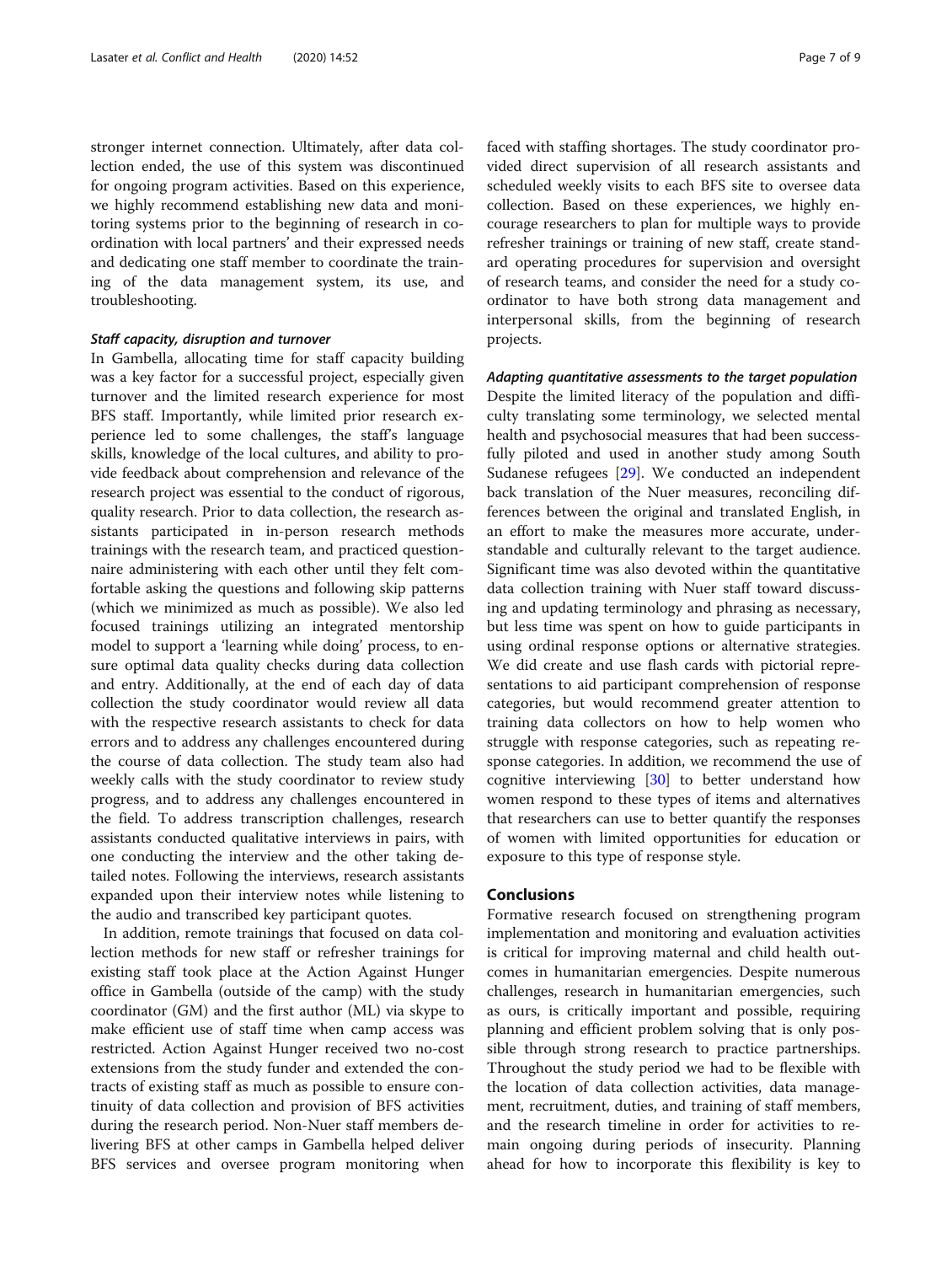<span id="page-7-0"></span>research success in humanitarian settings. Assessing programs like BFS is essential not only to ensure an efficient and appropriate humanitarian response, but also for developing systems and knowledge to support program implementation and overcome challenges, ultimately readying the program for evaluation in a comparative trial and effective dissemination of key findings to improve policy and practice.

#### Abbreviations

ARRA: Administration for Refugee and Returnee Affairs; BFS: Baby Friendly Spaces; DMIS: Data management information system; HAZ: Height-for-age zscore; IDI: In-depth interview; K6: Kessler Psychological Distress Scale; MUAC: Mid-upper arm circumference; PCL-6: Post-Traumatic Checklist- 6 Item Civilian Version; PHQ-9: Patient Health Questionnaire 9; RCT: Randomized controlled trial; UNHCR: United Nations High Commissioner for Refugees; WAZ: Weight-for-age z-score; WHO: World Health Organization; WHODAS: World Health Organization Disability Assessment Schedule; WHZ: Weight-for-height z-score

#### Acknowledgements

The authors wish to thank Cécile Bizouerne for initiating the project. We are also thankful to Geta Kassa, Endale Dlasso for the management of the BFS programme, and Matej Skenderovic and Aleksandra Davidoska for the field coordination in Gambella. We gratefully acknowledge the contribution of Felicie Maire, Elsabeth Aynekulu, Nyawech Duop, Nyawal Jock Puoch, Asmiro Mihretu, Yeshimebet Alebachew in data management and Lemma Eshetu for nutrition technical guidance. We also thank UNHCR and ARRA for their support. We are sincerely grateful to all the women and children who participated in the study, for their precious time and commitment.

#### Authors' contributions

ML made substantial contributions to the conception and design of the study, supervised data collection and data analysis, and was the primary contributor in writing the manuscript. GM supervised data collection and data entry, transcribed staff interviews, and made major contributions to the writing and editing of the manuscript. KLR contributed to the conception of the study, coordinated the preparation and implementation of the study and made contributions to the writing and editing of the manuscript. XP provided technical advice and headquarter operational support and made contributions to the editing of the manuscript. ASO contributed to the conception of the study, provided technical advice and country-level operational support, and made contributions to the writing and editing of the manuscript. SM made substantial contributions to the conception and design of the study, and supervised data collection and data analysis. She made major contributions to the writing and editing of the manuscript. All authors read and approved the final manuscript.

#### Funding

This work was supported through The Action Against Hunger Foundation for research and innovation award. After approval of the initial application for funding, the funder played no substantive role in study design, data collection, analysis, or interpretation of findings. MEL was funded by the U.S. National Institutes of Health (F31MH110155–02, T32MH103210).

#### Availability of data and materials

N/A

#### Ethics approval and consent to participate

This study received ethical approval from the Johns Hopkins Bloomberg School of Public Health Institutional Review Board (#8698), and the Ethics Committee of Jimma University. All local research assistants completed training in human subjects' research and all respondents provided informed consent.

## Consent for publication

Not applicable.

#### Competing interests

The authors declare that they have no competing interests.

#### Author details

<sup>1</sup>Department of Mental Health, Johns Hopkins Bloomberg School of Public Health, Baltimore, USA. <sup>2</sup>Mental Health and Care Practices, Gender and Protection, Action Against Hunger, Addis Ababa/Gambella, Ethiopia. <sup>3</sup>Mental Health and Care Practices, Gender and Protection, Action contre la Faim, 14-16 boulevard Douaumont, 75017 Paris, France.

# Received: 24 April 2020 Accepted: 17 July 2020 Published online: 25 July 2020

#### References

- 1. UNHCR. Flooding across the border: A review of UNHCR's response to the Sudanese refugee emergency in South Sudan. Geneva: UNHCR; 2013. PDES/ 2013/08. <https://www.refworld.org/docid/51f626234.html>.
- 2. IOM South Sudan. Return, Recovery & Resilience: Strategy 2019–2022. Juba; 2019. [https://southsudan.iom.int/media-and-reports/other-reports/iom](https://southsudan.iom.int/media-and-reports/other-reports/iom-south-sudan-return-recovery-and-resilience-strategy-2019-2022)[south-sudan-return-recovery-and-resilience-strategy-2019-2022.](https://southsudan.iom.int/media-and-reports/other-reports/iom-south-sudan-return-recovery-and-resilience-strategy-2019-2022)
- 3. Peralta E. Will South Sudan's new peace agreement hold this time? NPR; 2018. [https://www.npr.org/2018/11/08/665386800/will-south-sudans-new](https://www.npr.org/2018/11/08/665386800/will-south-sudans-new-peace-agreement-hold-this-time)[peace-agreement-hold-this-time.](https://www.npr.org/2018/11/08/665386800/will-south-sudans-new-peace-agreement-hold-this-time)
- 4. UNHCR. South Sudan Refugee Crisis. [https://www.unrefugees.org/](https://www.unrefugees.org/emergencies/south-sudan/) [emergencies/south-sudan/](https://www.unrefugees.org/emergencies/south-sudan/)
- 5. Peters S, Golden S. Assessing mental health in Gambella, Ethiopia: a representative survey of south Sudanese refugees in Nguenyyiel camp. St. Paul: The Center for Victims of Trauma; 2019.
- 6. UNHCR. Ethiopia Country Refugee Response Plan: The integrated response plan for refugees from Eritrea, Sudan, South Sudan and Somalia. (January 2019-December 2020); 2019. [https://data2.unhcr.org/en/documents/details/](https://data2.unhcr.org/en/documents/details/72652) [72652.](https://data2.unhcr.org/en/documents/details/72652)
- 7. Government of Ethiopia/UNHCR. Camp Profile Gambella Nguenyyiel Refugee Camp. Ethiopia: UNHCR; 2019. [https://reliefweb.int/report/ethiopia/](https://reliefweb.int/report/ethiopia/ethiopia-camp-profile-gambella-nguenyyiel-refugee-camp-november-2019) [ethiopia-camp-profile-gambella-nguenyyiel-refugee-camp-november-2019](https://reliefweb.int/report/ethiopia/ethiopia-camp-profile-gambella-nguenyyiel-refugee-camp-november-2019).
- 8. UNHCR: Standardised Expanded Nurtrition Survey (SENS) Final Report (Pugnido\_I, Pugnido\_II, Tierkidi, Nguennyiel and Okugo) Refugee Camps; 2017. [https://reliefweb.int/report/ethiopia/standardized-expanded-nutrition](https://reliefweb.int/report/ethiopia/standardized-expanded-nutrition-survey-sens-final-report-pugnidoi-pugnidoii-kule)[survey-sens-final-report-pugnidoi-pugnidoii-kule.](https://reliefweb.int/report/ethiopia/standardized-expanded-nutrition-survey-sens-final-report-pugnidoi-pugnidoii-kule)
- 9. de Onis M, Borghi E, Arimond M, Webb P, Croft T, Saha K, De-Regil LM, Thuita F, Heidkamp R, Krasevec J, et al. Prevalence thresholds for wasting, overweight and stunting in children under 5 years. Public Health Nutr. 2019; 22(1):175–9.
- 10. Surkan PJ, Kennedy CE, Hurley KM, Black MM. Maternal depression and early childhood growth in developing countries: systematic review and metaanalysis. Bull World Health Organ. 2011;89(8):608–15.
- 11. Bennett IM, Schott W, Krutikova S, Behrman JR. Maternal mental health, and child growth and development, in four low-income and middle-income countries. J Epidemiol Community Health. 2016;70(2):168.
- 12. Haar RJ, Rubenstein LS. Health in fragile and post-conflict states: a review of current understanding and challenges ahead. Medicine, Conflict and Survival. 2012;28(4):289–316.
- 13. Action contre la Faim. Baby Friendly Spaces Manual. Paris: ACF; 2014. [https://www.actionagainsthunger.org/publication/2014/12/baby-friendly](https://www.actionagainsthunger.org/publication/2014/12/baby-friendly-spaces-technical-manual)[spaces-technical-manual](https://www.actionagainsthunger.org/publication/2014/12/baby-friendly-spaces-technical-manual).
- 14. Zeid S, Gilmore K, Khosla R, Papowitz H, Engel D, Dakkak H, Rahab N, Sharma A, Fair M. Women's, children's, and adolescents' health in humanitarian and other crises. BMJ. 2015;351:h4346.
- 15. Swatzyna RJ, Pillai VK. The effects of disaster on women's reproductive health in developing countries. Global J Health Sci. 2013;5(4):106.
- 16. Mugo N, Zwi AB, Botfield JR, Steiner C. Maternal and child health in South Sudan: priorities for the Post-2015 agenda. SAGE Open. 2015;5(2):1–14.
- 17. Roberts B, Damundu EY, Lomoro O, Sondorp E. The influence of demographic characteristics, living conditions, and trauma exposure on the overall health of a conflict-affected population in southern Sudan. BMC Public Health. 2010;10(1):518.
- 18. Gasseer NA, Dresden E, Keeney GB, Warren N. Status of women and infants in complex humanitarian emergencies. J Midwifery Womens Health. 2004; 49:7–13.
- 19. UNHCR Ethiopia. Gambella Camp Profile: Nguenyyiel Refugee Camp. 2019. [https://data2.unhcr.org/fr/documents/details/69901.](https://data2.unhcr.org/fr/documents/details/69901)